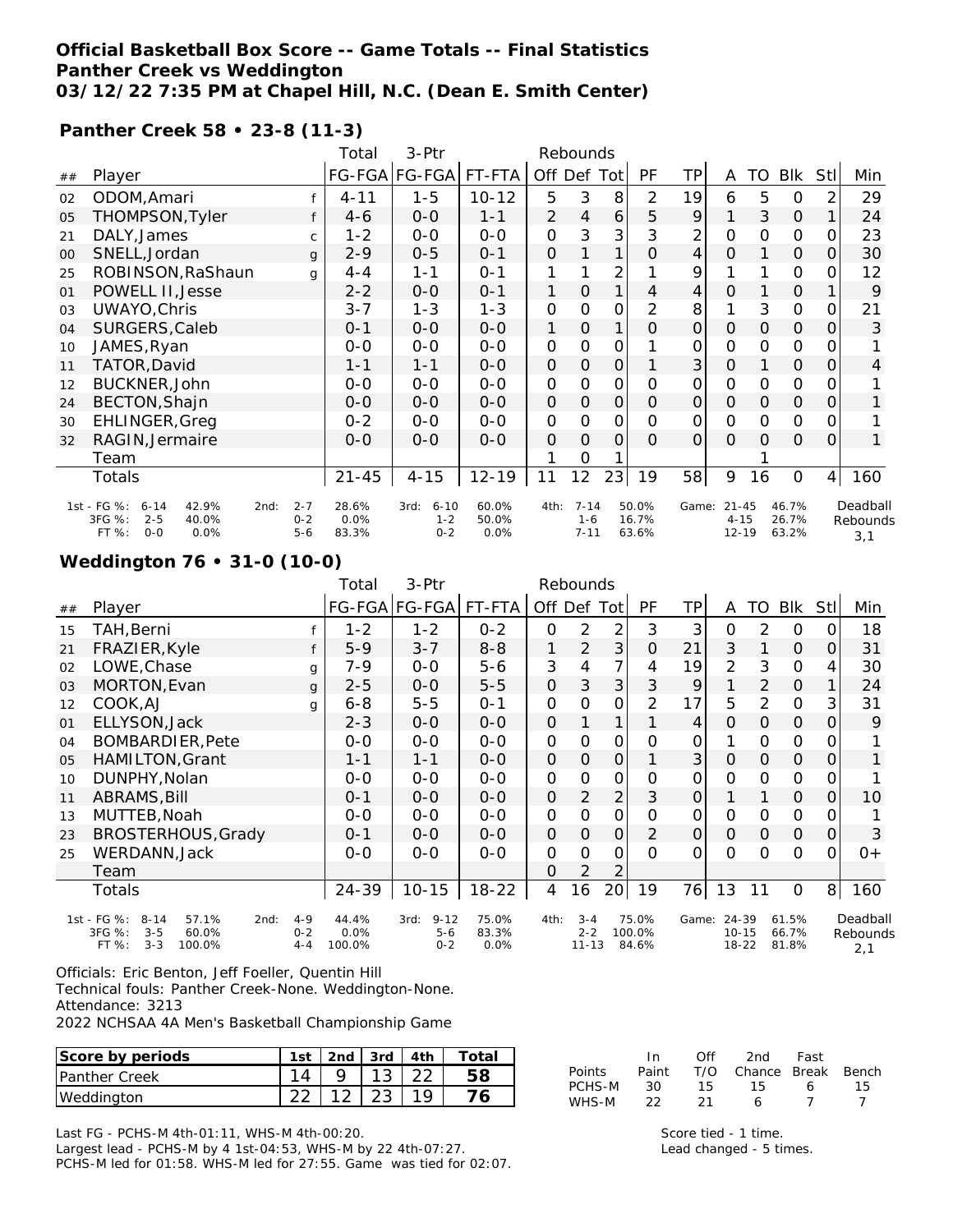### **Panther Creek vs Weddington 03/12/22 7:35 PM at Chapel Hill, N.C. (Dean E. Smith Center) 1st PERIOD Play-by-Play (Page 1)**

| Time           | Score     |                | Margin HOME/VISITOR                                                  | Time | Score Margin HOME/VISITOR |       |     |                |              |       |
|----------------|-----------|----------------|----------------------------------------------------------------------|------|---------------------------|-------|-----|----------------|--------------|-------|
| 07:40          |           |                | MISSED 3 PTR by TAH, Berni                                           |      |                           |       |     |                |              |       |
| 07:40          |           |                | REBOUND (DEF) by ODOM, Amari                                         |      |                           | In    | Off | 2nd            | Fast         |       |
| 07:03          |           |                | MISSED 3 PTR by SNELL, Jordan                                        |      | 1st period-only           | Paint | T/O | Chance         | <b>Break</b> | Bench |
| 07:03          |           |                | REBOUND (DEF) by (TEAM)                                              |      | Panther Creek             | 6     | 4   | 2              | 2            | 3     |
| 06:50          |           |                | MISSED LAYUP by LOWE, Chase                                          |      | Weddington                | 8     | 6   | $\overline{2}$ | 3            | 0     |
| 06:50          |           |                | REBOUND (DEF) by SNELL, Jordan                                       |      |                           |       |     |                |              |       |
| 06:30          |           |                | FOUL by MORTON, Evan (P1T1)                                          |      |                           |       |     |                |              |       |
| 06:27          |           |                | TURNOVR by ROBINSON, RaShaun                                         |      |                           |       |     |                |              |       |
| 06:16          |           |                | MISSED LAYUP by MORTON, Evan                                         |      |                           |       |     |                |              |       |
| 06:16          |           |                | REBOUND (OFF) by LOWE, Chase                                         |      |                           |       |     |                |              |       |
| 06:11          |           |                | MISSED JUMPER by COOK, AJ                                            |      |                           |       |     |                |              |       |
| 06:11<br>05:57 |           |                | REBOUND (DEF) by ROBINSON, RaShaun<br>MISSED JUMPER by SNELL, Jordan |      |                           |       |     |                |              |       |
| 05:57          |           |                | REBOUND (OFF) by THOMPSON, Tyler                                     |      |                           |       |     |                |              |       |
| 05:53          | $0 - 2$   | V <sub>2</sub> | GOOD! LAYUP by THOMPSON, Tyler [PNT]                                 |      |                           |       |     |                |              |       |
| 05:40          | $3-2$     | H1             | GOOD! 3 PTR by FRAZIER, Kyle                                         |      |                           |       |     |                |              |       |
| 05:40          |           |                | ASSIST by COOK, AJ                                                   |      |                           |       |     |                |              |       |
| 05:17          | $3-5$     | V <sub>2</sub> | GOOD! 3 PTR by ROBINSON, RaShaun                                     |      |                           |       |     |                |              |       |
| 05:17          |           |                | ASSIST by ODOM, Amari                                                |      |                           |       |     |                |              |       |
| 05:08          |           |                | TURNOVR by LOWE, Chase                                               |      |                           |       |     |                |              |       |
| 04:59          |           |                | FOUL by BROSTERHOUS, Grady (P1T2)                                    |      |                           |       |     |                |              |       |
| 04:53          | $3-7$     | V 4            | GOOD! LAYUP by ROBINSON, RaShaun [PNT]                               |      |                           |       |     |                |              |       |
| 04:53          |           |                | ASSIST by THOMPSON, Tyler                                            |      |                           |       |     |                |              |       |
| 04:38          |           |                | MISSED 3 PTR by FRAZIER, Kyle                                        |      |                           |       |     |                |              |       |
| 04:38          |           |                | REBOUND (DEF) by DALY, James                                         |      |                           |       |     |                |              |       |
| 04:30          |           |                | MISSED 3 PTR by SNELL, Jordan                                        |      |                           |       |     |                |              |       |
| 04:30          |           |                | REBOUND (DEF) by LOWE, Chase                                         |      |                           |       |     |                |              |       |
| 04:23          |           |                | MISSED LAYUP by BROSTERHOUS, Grady                                   |      |                           |       |     |                |              |       |
| 04:23          |           |                | REBOUND (OFF) by LOWE, Chase                                         |      |                           |       |     |                |              |       |
| 04:20          | $5-7$     | V <sub>2</sub> | GOOD! TIP-IN by LOWE, Chase [PNT]                                    |      |                           |       |     |                |              |       |
| 04:02          |           |                | MISSED JUMPER by THOMPSON, Tyler                                     |      |                           |       |     |                |              |       |
| 04:02          |           |                | REBOUND (DEF) by (TEAM)                                              |      |                           |       |     |                |              |       |
| 03:59          |           |                | TIMEOUT MEDIA                                                        |      |                           |       |     |                |              |       |
| 03:47          | $8-7$     | H1             | GOOD! 3 PTR by FRAZIER, Kyle                                         |      |                           |       |     |                |              |       |
| 03:47          |           |                | ASSIST by COOK, AJ                                                   |      |                           |       |     |                |              |       |
| 03:05<br>03:05 |           |                | MISSED 3 PTR by ODOM, Amari<br>REBOUND (DEF) by MORTON, Evan         |      |                           |       |     |                |              |       |
| 03:00          |           |                | TURNOVR by MORTON, Evan                                              |      |                           |       |     |                |              |       |
| 02:59          |           |                | STEAL by ODOM, Amari                                                 |      |                           |       |     |                |              |       |
| 02:57          | $8-9$     | V <sub>1</sub> | GOOD! LAYUP by ODOM, Amari [FB/PNT]                                  |      |                           |       |     |                |              |       |
| 02:42          |           |                | FOUL by THOMPSON, Tyler (P1T1)                                       |      |                           |       |     |                |              |       |
| 02:42          | 9-9       | T <sub>1</sub> | GOOD! FT SHOT by FRAZIER, Kyle                                       |      |                           |       |     |                |              |       |
| 02:42          | $10-9$    | H 1            | GOOD! FT SHOT by FRAZIER, Kyle                                       |      |                           |       |     |                |              |       |
| 02:14          |           |                | MISSED JUMPER by DALY, James                                         |      |                           |       |     |                |              |       |
| 02:14          |           |                | REBOUND (DEF) by ABRAMS, Bill                                        |      |                           |       |     |                |              |       |
| 02:11          |           |                | FOUL by THOMPSON, Tyler (P2T2)                                       |      |                           |       |     |                |              |       |
| 01:55          | $12-9$    | H 3            | GOOD! JUMPER by LOWE, Chase [PNT]                                    |      |                           |       |     |                |              |       |
| 01:48          |           |                | TURNOVR by UWAYO, Chris                                              |      |                           |       |     |                |              |       |
| 01:47          |           |                | STEAL by LOWE, Chase                                                 |      |                           |       |     |                |              |       |
| 01:44          | $15-9$    | H 6            | GOOD! 3 PTR by COOK, AJ [FB]                                         |      |                           |       |     |                |              |       |
| 01:32          | $15-12$   | H 3            | GOOD! 3 PTR by TATOR, David                                          |      |                           |       |     |                |              |       |
| 01:20          | $17-12$   | H 5            | GOOD! LAYUP by LOWE, Chase [PNT]                                     |      |                           |       |     |                |              |       |
| 01:05          |           |                | TURNOVR by TATOR, David                                              |      |                           |       |     |                |              |       |
| 01:04          |           |                | STEAL by LOWE, Chase                                                 |      |                           |       |     |                |              |       |
| 01:03          | 19-12     | H 7            | GOOD! LAYUP by LOWE, Chase [PNT]<br>FOUL by TATOR, David (P1T3)      |      |                           |       |     |                |              |       |
| 01:03<br>01:03 | 20-12     | H8             | GOOD! FT SHOT by LOWE, Chase                                         |      |                           |       |     |                |              |       |
| 00:53          | $20 - 14$ | H 6            | GOOD! JUMPER by SNELL, Jordan                                        |      |                           |       |     |                |              |       |
| 00:53          |           |                | ASSIST by ODOM, Amari                                                |      |                           |       |     |                |              |       |
| 00:31          | 22-14     | H <sub>8</sub> | GOOD! JUMPER by FRAZIER, Kyle                                        |      |                           |       |     |                |              |       |
| 00:31          |           |                | ASSIST by COOK, AJ                                                   |      |                           |       |     |                |              |       |
| 00:02          |           |                | MISSED LAYUP by UWAYO, Chris                                         |      |                           |       |     |                |              |       |
| 00:02          |           |                | REBOUND (OFF) by SURGERS, Caleb                                      |      |                           |       |     |                |              |       |
| 00:01          |           |                | MISSED LAYUP by SURGERS, Caleb                                       |      |                           |       |     |                |              |       |
| 00:00          |           |                | REBOUND (DEF) by (DEADBALL)                                          |      |                           |       |     |                |              |       |
|                |           |                |                                                                      |      |                           |       |     |                |              |       |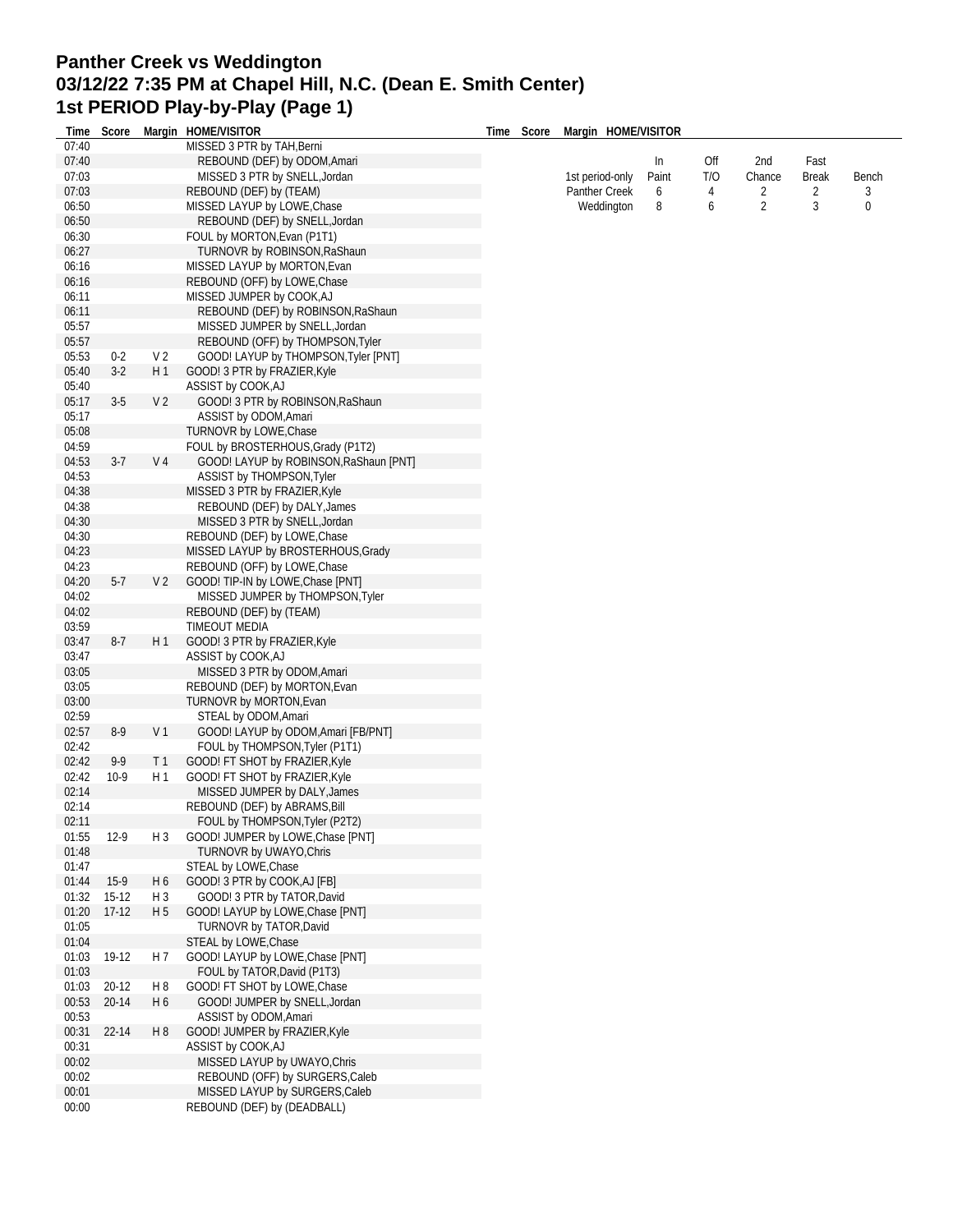## **Panther Creek vs Weddington 03/12/22 7:35 PM at Chapel Hill, N.C. (Dean E. Smith Center) 2nd PERIOD Play-by-Play (Page 1)**

| Time  | Score     |                | Margin HOME/VISITOR                     | Time | Score | Margin HOME/VISITOR |       |     |                |              |                |
|-------|-----------|----------------|-----------------------------------------|------|-------|---------------------|-------|-----|----------------|--------------|----------------|
| 07:44 | 22-16     | H <sub>6</sub> | GOOD! DUNK by POWELL II, Jesse [PNT]    |      |       |                     |       |     |                |              |                |
| 07:44 |           |                | ASSIST by ODOM, Amari                   |      |       |                     | In    | Off | 2nd            | Fast         |                |
| 07:24 |           |                | FOUL by UWAYO, Chris (P1T4)             |      |       | 2nd period-only     | Paint | T/O | Chance         | <b>Break</b> | Bench          |
| 07:24 | 23-16     | H 7            | GOOD! FT SHOT by MORTON, Evan           |      |       | Panther Creek       | 4     | 2   | 3              | 2            | 2              |
| 07:24 | 24-16     | H 8            | GOOD! FT SHOT by MORTON, Evan           |      |       | Weddington          | 6     | 6   | $\overline{2}$ | 2            | $\overline{2}$ |
| 07:09 |           |                | FOUL by POWELL II, Jesse (P1T5)         |      |       |                     |       |     |                |              |                |
| 07:09 |           |                | TURNOVR by POWELL II, Jesse             |      |       |                     |       |     |                |              |                |
| 06:52 |           |                | TURNOVR by FRAZIER, Kyle                |      |       |                     |       |     |                |              |                |
| 06:35 |           |                | FOUL by LOWE, Chase (P1T3)              |      |       |                     |       |     |                |              |                |
| 06:28 |           |                |                                         |      |       |                     |       |     |                |              |                |
|       |           |                | MISSED LAYUP by THOMPSON, Tyler         |      |       |                     |       |     |                |              |                |
| 06:28 |           |                | REBOUND (DEF) by TAH, Berni             |      |       |                     |       |     |                |              |                |
| 06:16 |           |                | MISSED 3 PTR by FRAZIER, Kyle           |      |       |                     |       |     |                |              |                |
| 06:16 |           |                | REBOUND (DEF) by ODOM, Amari            |      |       |                     |       |     |                |              |                |
| 06:08 | 24-18     | H <sub>6</sub> | GOOD! LAYUP by THOMPSON, Tyler [FB/PNT] |      |       |                     |       |     |                |              |                |
| 06:08 |           |                | ASSIST by ROBINSON, RaShaun             |      |       |                     |       |     |                |              |                |
| 05:54 |           |                | MISSED LAYUP by MORTON,Evan             |      |       |                     |       |     |                |              |                |
| 05:54 |           |                | REBOUND (DEF) by DALY, James            |      |       |                     |       |     |                |              |                |
| 05:50 |           |                | TIMEOUT 30sec                           |      |       |                     |       |     |                |              |                |
| 05:15 |           |                | TIMEOUT 30sec                           |      |       |                     |       |     |                |              |                |
| 05:00 |           |                | FOUL by COOK, AJ (P1T4)                 |      |       |                     |       |     |                |              |                |
| 04:54 |           |                | TURNOVR by ODOM, Amari                  |      |       |                     |       |     |                |              |                |
|       |           |                |                                         |      |       |                     |       |     |                |              |                |
| 04:53 |           |                | STEAL by COOK, AJ                       |      |       |                     |       |     |                |              |                |
| 04:48 |           |                | FOUL by DALY, James (P1T6)              |      |       |                     |       |     |                |              |                |
| 04:48 | 25-18     | H <sub>7</sub> | GOOD! FT SHOT by MORTON, Evan           |      |       |                     |       |     |                |              |                |
| 04:48 | $26 - 18$ | H 8            | GOOD! FT SHOT by MORTON, Evan           |      |       |                     |       |     |                |              |                |
| 04:36 |           |                | TURNOVR by (TEAM)                       |      |       |                     |       |     |                |              |                |
| 04:32 |           |                | TURNOVR by COOK, AJ                     |      |       |                     |       |     |                |              |                |
| 04:31 |           |                | STEAL by THOMPSON, Tyler                |      |       |                     |       |     |                |              |                |
| 04:01 |           |                | TURNOVR by ODOM, Amari                  |      |       |                     |       |     |                |              |                |
| 04:00 |           |                | STEAL by COOK, AJ                       |      |       |                     |       |     |                |              |                |
| 03:56 |           |                | MISSED LAYUP by MORTON, Evan            |      |       |                     |       |     |                |              |                |
| 03:56 |           |                | REBOUND (OFF) by FRAZIER, Kyle          |      |       |                     |       |     |                |              |                |
|       |           |                |                                         |      |       |                     |       |     |                |              |                |
| 03:53 | 28-18     | H 10           | GOOD! TIP-IN by FRAZIER, Kyle [FB/PNT]  |      |       |                     |       |     |                |              |                |
| 03:32 |           |                | MISSED 3 PTR by UWAYO, Chris            |      |       |                     |       |     |                |              |                |
| 03:32 |           |                | REBOUND (DEF) by LOWE, Chase            |      |       |                     |       |     |                |              |                |
| 03:24 |           |                | MISSED 3 PTR by FRAZIER, Kyle           |      |       |                     |       |     |                |              |                |
| 03:24 |           |                | REBOUND (DEF) by THOMPSON, Tyler        |      |       |                     |       |     |                |              |                |
| 03:15 |           |                | MISSED 3 PTR by SNELL, Jordan           |      |       |                     |       |     |                |              |                |
| 03:15 |           |                | REBOUND (OFF) by ODOM, Amari            |      |       |                     |       |     |                |              |                |
| 03:08 |           |                | MISSED LAYUP by ODOM, Amari             |      |       |                     |       |     |                |              |                |
| 03:08 |           |                | REBOUND (OFF) by ODOM, Amari            |      |       |                     |       |     |                |              |                |
| 03:02 |           |                | FOUL by TAH, Berni (P1T5)               |      |       |                     |       |     |                |              |                |
| 03:02 |           |                | TIMEOUT MEDIA                           |      |       |                     |       |     |                |              |                |
| 03:02 |           |                | MISSED FT SHOT by ODOM, Amari           |      |       |                     |       |     |                |              |                |
| 03:02 |           |                |                                         |      |       |                     |       |     |                |              |                |
|       |           |                | REBOUND (OFF) by (DEADBALL)             |      |       |                     |       |     |                |              |                |
| 03:02 | 28-19     | H9             | GOOD! FT SHOT by ODOM, Amari            |      |       |                     |       |     |                |              |                |
| 02:38 | 30-19     | H 11           | GOOD! LAYUP by MORTON, Evan [PNT]       |      |       |                     |       |     |                |              |                |
| 02:24 |           |                | TURNOVR by UWAYO, Chris                 |      |       |                     |       |     |                |              |                |
| 01:59 |           |                | TURNOVR by MORTON, Evan                 |      |       |                     |       |     |                |              |                |
| 01:59 |           |                | FOUL by MORTON, Evan (P2T6)             |      |       |                     |       |     |                |              |                |
| 01:40 |           |                | FOUL by BROSTERHOUS, Grady (P2T7)       |      |       |                     |       |     |                |              |                |
| 01:40 | $30 - 20$ | H 10           | GOOD! FT SHOT by ODOM, Amari            |      |       |                     |       |     |                |              |                |
| 01:40 | $30 - 21$ | H 9            | GOOD! FT SHOT by ODOM, Amari            |      |       |                     |       |     |                |              |                |
| 01:26 | $32 - 21$ | H 11           | GOOD! LAYUP by ELLYSON, Jack [PNT]      |      |       |                     |       |     |                |              |                |
| 01:26 |           |                | <b>ASSIST by ABRAMS, Bill</b>           |      |       |                     |       |     |                |              |                |
| 00:57 |           |                | TURNOVR by THOMPSON, Tyler              |      |       |                     |       |     |                |              |                |
| 00:57 |           |                | FOUL by THOMPSON, Tyler (P3T7)          |      |       |                     |       |     |                |              |                |
|       |           |                |                                         |      |       |                     |       |     |                |              |                |
| 00:41 | $34 - 21$ | H 13           | GOOD! JUMPER by LOWE, Chase             |      |       |                     |       |     |                |              |                |
| 00:41 |           |                | ASSIST by FRAZIER, Kyle                 |      |       |                     |       |     |                |              |                |
| 00:07 |           |                | MISSED LAYUP by ODOM, Amari             |      |       |                     |       |     |                |              |                |
| 00:07 |           |                | REBOUND (OFF) by ODOM, Amari            |      |       |                     |       |     |                |              |                |
| 00:07 |           |                | FOUL by ELLYSON, Jack (P1T8)            |      |       |                     |       |     |                |              |                |
| 00:07 | 34-22     | H 12           | GOOD! FT SHOT by ODOM, Amari            |      |       |                     |       |     |                |              |                |
| 00:07 | 34-23     | H 11           | GOOD! FT SHOT by ODOM, Amari            |      |       |                     |       |     |                |              |                |
| 00:01 |           |                | MISSED LAYUP by ABRAMS, Bill            |      |       |                     |       |     |                |              |                |
| 00:00 |           |                | REBOUND (DEF) by (DEADBALL)             |      |       |                     |       |     |                |              |                |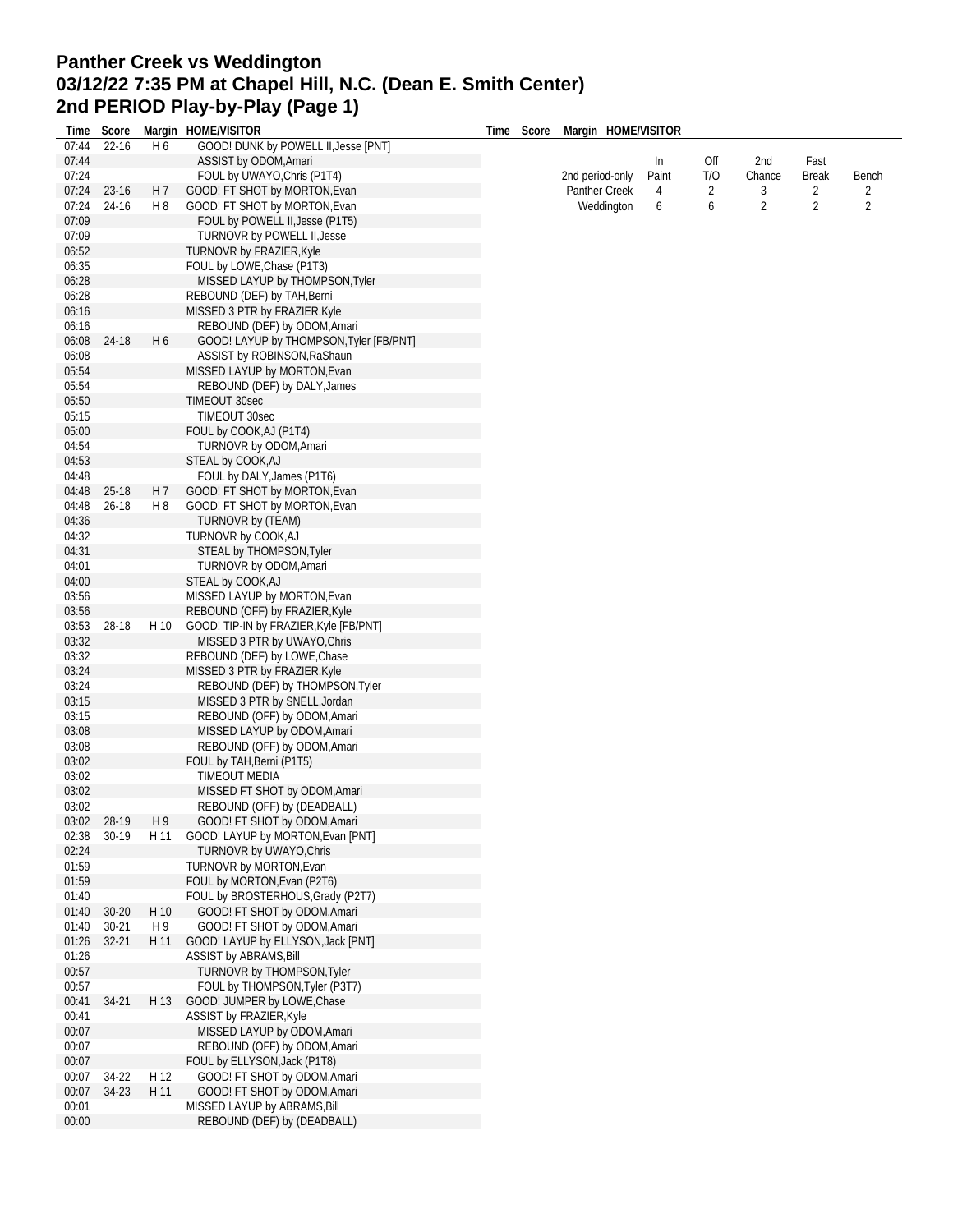## **Panther Creek vs Weddington 03/12/22 7:35 PM at Chapel Hill, N.C. (Dean E. Smith Center) 3rd PERIOD Play-by-Play (Page 1)**

|       | Time Score |      | Margin HOME/VISITOR                    | Time Score | Margin HOME/VISITOR |       |     |                |              |       |
|-------|------------|------|----------------------------------------|------------|---------------------|-------|-----|----------------|--------------|-------|
| 07:35 | $36 - 23$  | H 13 | GOOD! LAYUP by MORTON, Evan [PNT]      |            |                     |       |     |                |              |       |
| 07:10 |            |      | MISSED LAYUP by ODOM, Amari            |            |                     | In    | Off | 2nd            | Fast         |       |
| 07:10 |            |      | REBOUND (OFF) by ROBINSON, RaShaun     |            | 3rd period-only     | Paint | T/O | Chance         | <b>Break</b> | Bench |
| 07:07 | $36 - 25$  | H 11 | GOOD! LAYUP by ROBINSON, RaShaun [PNT] |            | Panther Creek       | 8     | 2   | 2              | 2            | 7     |
| 07:07 |            |      | FOUL by MORTON, Evan (P3T1)            |            | Weddington          | 8     | 5   | $\overline{2}$ | 0            | 2     |
| 07:07 |            |      | MISSED FT SHOT by ROBINSON, RaShaun    |            |                     |       |     |                |              |       |
| 07:07 |            |      | REBOUND (DEF) by FRAZIER, Kyle         |            |                     |       |     |                |              |       |
| 07:01 |            |      | FOUL by DALY, James (P2T1)             |            |                     |       |     |                |              |       |
| 07:01 |            |      | MISSED FT SHOT by TAH, Berni           |            |                     |       |     |                |              |       |
| 07:01 |            |      | REBOUND (OFF) by (DEADBALL)            |            |                     |       |     |                |              |       |
| 07:01 |            |      | MISSED FT SHOT by TAH, Berni           |            |                     |       |     |                |              |       |
| 07:01 |            |      | REBOUND (DEF) by THOMPSON, Tyler       |            |                     |       |     |                |              |       |
| 06:51 |            |      | TURNOVR by THOMPSON, Tyler             |            |                     |       |     |                |              |       |
| 06:40 |            |      | TURNOVR by COOK, AJ                    |            |                     |       |     |                |              |       |
| 06:39 |            |      | STEAL by ODOM, Amari                   |            |                     |       |     |                |              |       |
| 06:37 | $36 - 27$  | H9   | GOOD! LAYUP by ODOM, Amari [FB/PNT]    |            |                     |       |     |                |              |       |
| 06:19 |            |      | MISSED JUMPER by LOWE, Chase           |            |                     |       |     |                |              |       |
| 06:19 |            |      | REBOUND (DEF) by DALY, James           |            |                     |       |     |                |              |       |
| 06:12 |            |      | TURNOVR by ODOM, Amari                 |            |                     |       |     |                |              |       |
| 06:12 |            |      | STEAL by LOWE, Chase                   |            |                     |       |     |                |              |       |
| 06:05 |            |      | MISSED LAYUP by ELLYSON, Jack          |            |                     |       |     |                |              |       |
| 06:05 |            |      | REBOUND (DEF) by THOMPSON, Tyler       |            |                     |       |     |                |              |       |
| 06:01 |            |      | TURNOVR by THOMPSON, Tyler             |            |                     |       |     |                |              |       |
| 05:45 | 39-27      | H 12 | GOOD! 3 PTR by FRAZIER, Kyle           |            |                     |       |     |                |              |       |
| 05:45 |            |      | ASSIST by COOK, AJ                     |            |                     |       |     |                |              |       |
| 05:24 | 39-29      | H 10 | GOOD! LAYUP by POWELL II, Jesse [PNT]  |            |                     |       |     |                |              |       |
| 05:24 |            |      | ASSIST by ODOM, Amari                  |            |                     |       |     |                |              |       |
| 04:47 |            |      | FOUL by ROBINSON, RaShaun (P1T2)       |            |                     |       |     |                |              |       |
| 04:44 | 42-29      | H 13 | GOOD! 3 PTR by COOK, AJ                |            |                     |       |     |                |              |       |
| 04:44 |            |      | ASSIST by FRAZIER, Kyle                |            |                     |       |     |                |              |       |
| 04:34 |            |      | TURNOVR by ODOM, Amari                 |            |                     |       |     |                |              |       |
| 04:33 |            |      | STEAL by LOWE, Chase                   |            |                     |       |     |                |              |       |
| 04:32 |            |      | FOUL by POWELL II, Jesse (P2T3)        |            |                     |       |     |                |              |       |
| 04:02 | 44-29      | H 15 | GOOD! LAYUP by ELLYSON, Jack [PNT]     |            |                     |       |     |                |              |       |
| 04:02 |            |      | ASSIST by COOK, AJ                     |            |                     |       |     |                |              |       |
| 03:55 |            |      | FOUL by LOWE, Chase (P2T2)             |            |                     |       |     |                |              |       |
| 03:55 |            |      | TIMEOUT MEDIA                          |            |                     |       |     |                |              |       |
| 03:30 | 44-31      | H 13 | GOOD! LAYUP by UWAYO, Chris [PNT]      |            |                     |       |     |                |              |       |
| 03:06 | 47-31      | H 16 | GOOD! 3 PTR by COOK, AJ                |            |                     |       |     |                |              |       |
| 03:06 |            |      | <b>ASSIST by FRAZIER, Kyle</b>         |            |                     |       |     |                |              |       |
| 02:39 | 47-33      | H 14 | GOOD! JUMPER by SNELL, Jordan          |            |                     |       |     |                |              |       |
| 02:39 |            |      | FOUL by ABRAMS, Bill (P1T3)            |            |                     |       |     |                |              |       |
| 02:39 |            |      | MISSED FT SHOT by SNELL, Jordan        |            |                     |       |     |                |              |       |
| 02:39 |            |      | REBOUND (DEF) by LOWE, Chase           |            |                     |       |     |                |              |       |
| 02:23 |            |      | MISSED 3 PTR by FRAZIER, Kyle          |            |                     |       |     |                |              |       |
| 02:23 |            |      | REBOUND (OFF) by LOWE, Chase           |            |                     |       |     |                |              |       |
| 02:00 | 49-33      | H 16 | GOOD! LAYUP by LOWE, Chase [PNT]       |            |                     |       |     |                |              |       |
| 01:47 |            |      | MISSED JUMPER by SNELL, Jordan         |            |                     |       |     |                |              |       |
| 01:47 |            |      | REBOUND (DEF) by LOWE, Chase           |            |                     |       |     |                |              |       |
| 01:29 | 51-33      | H 18 | GOOD! LAYUP by LOWE, Chase [PNT]       |            |                     |       |     |                |              |       |
| 01:24 |            |      | TIMEOUT TEAM                           |            |                     |       |     |                |              |       |
| 01:21 |            |      | MISSED LAYUP by UWAYO, Chris           |            |                     |       |     |                |              |       |
| 01:21 |            |      | REBOUND (DEF) by TAH, Berni            |            |                     |       |     |                |              |       |
| 01:00 | 54-33      | H 21 | GOOD! 3 PTR by COOK, AJ                |            |                     |       |     |                |              |       |
| 01:00 |            |      | ASSIST by MORTON, Evan                 |            |                     |       |     |                |              |       |
| 00:39 | 54-36      | H 18 | GOOD! 3 PTR by UWAYO, Chris            |            |                     |       |     |                |              |       |
| 00:39 |            |      | ASSIST by ODOM, Amari                  |            |                     |       |     |                |              |       |
| 00:14 | 57-36      | H 21 | GOOD! 3 PTR by COOK, AJ                |            |                     |       |     |                |              |       |
| 00:14 |            |      | ASSIST by LOWE, Chase                  |            |                     |       |     |                |              |       |
| 00:02 |            |      | MISSED 3 PTR by ODOM, Amari            |            |                     |       |     |                |              |       |
| 00:02 |            |      | REBOUND (DEF) by FRAZIER, Kyle         |            |                     |       |     |                |              |       |
|       |            |      |                                        |            |                     |       |     |                |              |       |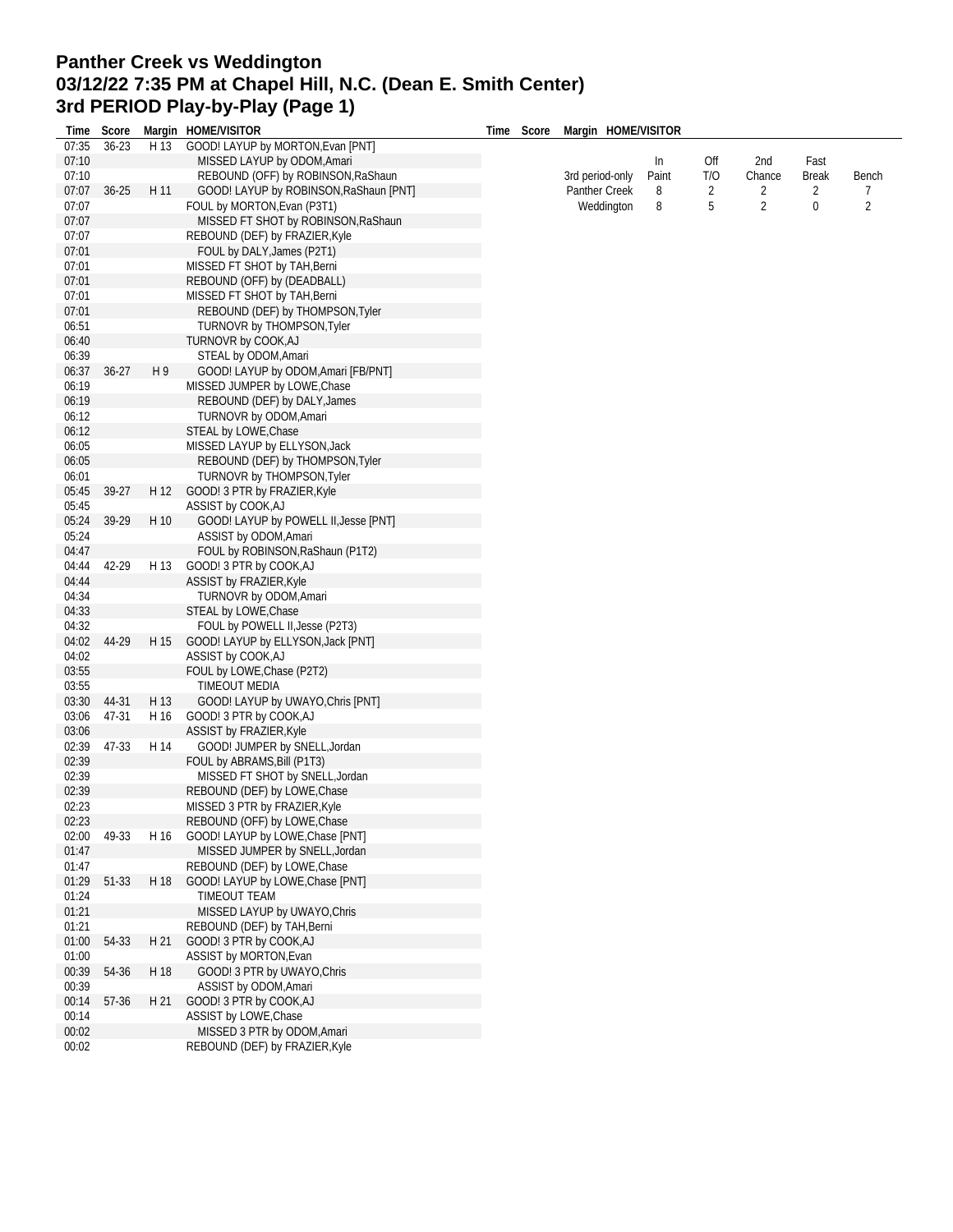## **Panther Creek vs Weddington 03/12/22 7:35 PM at Chapel Hill, N.C. (Dean E. Smith Center) 4th PERIOD Play-by-Play (Page 1)**

| Time           | Score   |      | Margin HOME/VISITOR                                     | Time  | Score |                 | Margin HOME/VISITOR               |     |        |              |       |
|----------------|---------|------|---------------------------------------------------------|-------|-------|-----------------|-----------------------------------|-----|--------|--------------|-------|
| 07:49          | 57-38   | H 19 | GOOD! JUMPER by DALY, James [PNT]                       | 01:40 |       |                 | FOUL by ODOM, Amari (P1T10)       |     |        |              |       |
| 07:49          |         |      | ASSIST by ODOM, Amari                                   | 01:40 |       |                 | MISSED FT SHOT by LOWE, Chase     |     |        |              |       |
| 07:27          | 60-38   | H 22 | GOOD! 3 PTR by TAH, Berni                               | 01:40 |       |                 | REBOUND (OFF) by (DEADBALL)       |     |        |              |       |
| 07:27          |         |      | ASSIST by LOWE, Chase                                   | 01:40 | 69-54 | H 15            | GOOD! FT SHOT by LOWE, Chase      |     |        |              |       |
| 07:18          |         |      | MISSED 3 PTR by SNELL, Jordan                           | 01:30 |       |                 | MISSED 3 PTR by ODOM, Amari       |     |        |              |       |
| 07:18          |         |      | REBOUND (OFF) by THOMPSON, Tyler                        | 01:30 |       |                 | REBOUND (OFF) by (TEAM)           |     |        |              |       |
| 07:14          | 60-40   | H 20 | GOOD! LAYUP by THOMPSON, Tyler [PNT]                    | 01:26 |       |                 | TURNOVR by ODOM, Amari            |     |        |              |       |
| 07:14          |         |      | FOUL by TAH, Berni (P2T4)                               | 01:26 |       |                 | STEAL by MORTON, Evan             |     |        |              |       |
| 07:14          | 60-41   | H 19 | GOOD! FT SHOT by THOMPSON, Tyler                        | 01:17 |       |                 | FOUL by JAMES, Ryan (P1T11)       |     |        |              |       |
| 07:04          |         |      | TURNOVR by TAH, Berni                                   | 01:17 | 70-54 | H 16            | GOOD! FT SHOT by LOWE, Chase      |     |        |              |       |
| 06:57          |         |      | MISSED 3 PTR by UWAYO, Chris                            | 01:17 | 71-54 | H 17            | GOOD! FT SHOT by LOWE, Chase      |     |        |              |       |
| 06:57          |         |      | REBOUND (OFF) by ODOM, Amari                            | 01:11 | 71-56 | H 15            | GOOD! LAYUP by ODOM, Amari [PNT]  |     |        |              |       |
| 06:48          | 60-44   | H 16 | GOOD! 3 PTR by ODOM, Amari                              | 01:09 |       |                 | TIMEOUT TEAM                      |     |        |              |       |
| 06:48          |         |      | ASSIST by UWAYO, Chris                                  | 00:57 |       |                 | FOUL by ODOM, Amari (P2T12)       |     |        |              |       |
| 06:43          |         |      | TIMEOUT 30sec                                           | 00:57 | 72-56 | H 16            | GOOD! FT SHOT by LOWE, Chase      |     |        |              |       |
| 06:20          |         |      | TURNOVR by LOWE, Chase                                  | 00:57 | 73-56 | H 17            | GOOD! FT SHOT by MORTON, Evan     |     |        |              |       |
| 06:07          |         |      | TURNOVR by UWAYO, Chris                                 | 00:57 |       |                 | TIMEOUT TEAM                      |     |        |              |       |
| 05:48          |         |      | FOUL by LOWE, Chase (P3T5)                              | 00:47 |       |                 | MISSED LAYUP by EHLINGER, Greg    |     |        |              |       |
| 05:48          |         |      | TURNOVR by LOWE, Chase                                  | 00:47 |       |                 | REBOUND (OFF) by ODOM, Amari      |     |        |              |       |
| 05:34          | 60-46   | H 14 | GOOD! LAYUP by THOMPSON, Tyler [PNT]                    | 00:41 |       |                 | FOUL by HAMILTON, Grant (P1T11)   |     |        |              |       |
| 05:20          |         |      | TIMEOUT TEAM                                            | 00:41 | 73-57 | H 16            | GOOD! FT SHOT by ODOM, Amari      |     |        |              |       |
| 04:58          |         |      | TURNOVR by TAH, Berni                                   | 00:41 | 73-58 | H 15            | GOOD! FT SHOT by ODOM, Amari      |     |        |              |       |
| 04:58          |         |      | FOUL by TAH, Berni (P3T6)                               | 00:20 | 76-58 | H 18            | GOOD! 3 PTR by HAMILTON, Grant    |     |        |              |       |
| 04:48          |         |      | TURNOVR by SNELL, Jordan                                | 00:20 |       |                 | <b>ASSIST by BOMBARDIER, Pete</b> |     |        |              |       |
| 04:47          |         |      | STEAL by COOK, AJ                                       | 00:07 |       |                 | MISSED JUMPER by EHLINGER, Greg   |     |        |              |       |
| 04:42          |         |      | FOUL by DALY, James (P3T4)                              | 00:07 |       |                 | REBOUND (DEF) by ELLYSON, Jack    |     |        |              |       |
| 04:42          | $61-46$ | H 15 | GOOD! FT SHOT by FRAZIER, Kyle                          |       |       |                 |                                   |     |        |              |       |
| 04:42          | 62-46   | H 16 | GOOD! FT SHOT by FRAZIER, Kyle                          |       |       |                 | In                                | Off | 2nd    | Fast         |       |
| 04:27          |         |      | FOUL by ABRAMS, Bill (P2T7)                             |       |       | 4th period-only | Paint                             | T/O | Chance | <b>Break</b> | Bench |
| 04:27          | 62-47   | H 15 | GOOD! FT SHOT by ODOM, Amari                            |       |       | Panther Creek   | 12                                | 7   | 8      | 0            | 3     |
| 04:27          | 62-48   | H 14 | GOOD! FT SHOT by ODOM, Amari                            |       |       |                 | Weddington<br>0                   | 4   | 0      | 2            | 3     |
| 04:21          | 64-48   | H 16 | GOOD! JUMPER by COOK, AJ [FB]                           |       |       |                 |                                   |     |        |              |       |
| 04:11          |         |      | MISSED 3 PTR by ODOM, Amari                             |       |       |                 |                                   |     |        |              |       |
| 04:11          |         |      | REBOUND (DEF) by MORTON, Evan                           |       |       |                 |                                   |     |        |              |       |
| 03:44          |         |      | TURNOVR by ABRAMS, Bill                                 |       |       |                 |                                   |     |        |              |       |
| 03:42          |         |      | STEAL by POWELL II, Jesse                               |       |       |                 |                                   |     |        |              |       |
| 03:37          | 64-50   | H 14 | GOOD! JUMPER by ROBINSON, RaShaun [PNT]                 |       |       |                 |                                   |     |        |              |       |
| 03:26          |         |      | FOUL by POWELL II, Jesse (P3T5)                         |       |       |                 |                                   |     |        |              |       |
| 03:26          |         |      | TIMEOUT MEDIA                                           |       |       |                 |                                   |     |        |              |       |
| 03:01          |         |      | TIMEOUT 30sec                                           |       |       |                 |                                   |     |        |              |       |
| 02:55          |         |      | FOUL by POWELL II, Jesse (P4T6)                         |       |       |                 |                                   |     |        |              |       |
| 02:46          |         |      | FOUL by UWAYO, Chris (P2T7)                             |       |       |                 |                                   |     |        |              |       |
| 02:46          | 65-50   | H 15 | GOOD! FT SHOT by FRAZIER, Kyle                          |       |       |                 |                                   |     |        |              |       |
| 02:46          | 66-50   | H 16 | GOOD! FT SHOT by FRAZIER, Kyle                          |       |       |                 |                                   |     |        |              |       |
| 02:38          |         |      | MISSED 3 PTR by SNELL, Jordan                           |       |       |                 |                                   |     |        |              |       |
| 02:38          |         |      | REBOUND (DEF) by MORTON, Evan                           |       |       |                 |                                   |     |        |              |       |
| 02:30          |         |      | FOUL by THOMPSON, Tyler (P4T8)                          |       |       |                 |                                   |     |        |              |       |
| 02:30          |         |      | MISSED FT SHOT by COOK, AJ                              |       |       |                 |                                   |     |        |              |       |
| 02:30          |         |      | REBOUND (DEF) by THOMPSON, Tyler                        |       |       |                 |                                   |     |        |              |       |
| 02:18          | 66-52   | H 14 | GOOD! LAYUP by UWAYO, Chris [PNT]                       |       |       |                 |                                   |     |        |              |       |
| 02:13          |         |      | FOUL by THOMPSON, Tyler (P5T9)                          |       |       |                 |                                   |     |        |              |       |
| 02:13          | 67-52   | H 15 | GOOD! FT SHOT by FRAZIER, Kyle                          |       |       |                 |                                   |     |        |              |       |
| 02:13          | 68-52   | H 16 | GOOD! FT SHOT by FRAZIER, Kyle                          |       |       |                 |                                   |     |        |              |       |
| 02:06          |         |      | FOUL by LOWE, Chase (P4T8)                              |       |       |                 |                                   |     |        |              |       |
| 02:06          |         |      | MISSED FT SHOT by UWAYO, Chris                          |       |       |                 |                                   |     |        |              |       |
| 02:06          |         |      | REBOUND (OFF) by (DEADBALL)                             |       |       |                 |                                   |     |        |              |       |
| 02:06          | 68-53   | H 15 | GOOD! FT SHOT by UWAYO, Chris                           |       |       |                 |                                   |     |        |              |       |
| 02:06          |         |      | MISSED FT SHOT by UWAYO, Chris                          |       |       |                 |                                   |     |        |              |       |
| 02:06          |         |      | REBOUND (OFF) by POWELL II, Jesse                       |       |       |                 |                                   |     |        |              |       |
| 01:58          |         |      | FOUL by ABRAMS, Bill (P3T9)                             |       |       |                 |                                   |     |        |              |       |
| 01:58          |         |      | MISSED FT SHOT by POWELL II, Jesse                      |       |       |                 |                                   |     |        |              |       |
| 01:58          |         |      | REBOUND (DEF) by ABRAMS, Bill                           |       |       |                 |                                   |     |        |              |       |
| 01:41          |         |      | MISSED JUMPER by COOK, AJ                               |       |       |                 |                                   |     |        |              |       |
| 01:41<br>01:41 |         |      | REBOUND (DEF) by ODOM, Amari<br>FOUL by COOK,AJ (P2T10) |       |       |                 |                                   |     |        |              |       |
| 01:41          |         |      | MISSED FT SHOT by ODOM, Amari                           |       |       |                 |                                   |     |        |              |       |
| 01:41          |         |      | REBOUND (OFF) by (DEADBALL)                             |       |       |                 |                                   |     |        |              |       |
| 01:41          | 68-54   | H 14 | GOOD! FT SHOT by ODOM, Amari                            |       |       |                 |                                   |     |        |              |       |
|                |         |      |                                                         |       |       |                 |                                   |     |        |              |       |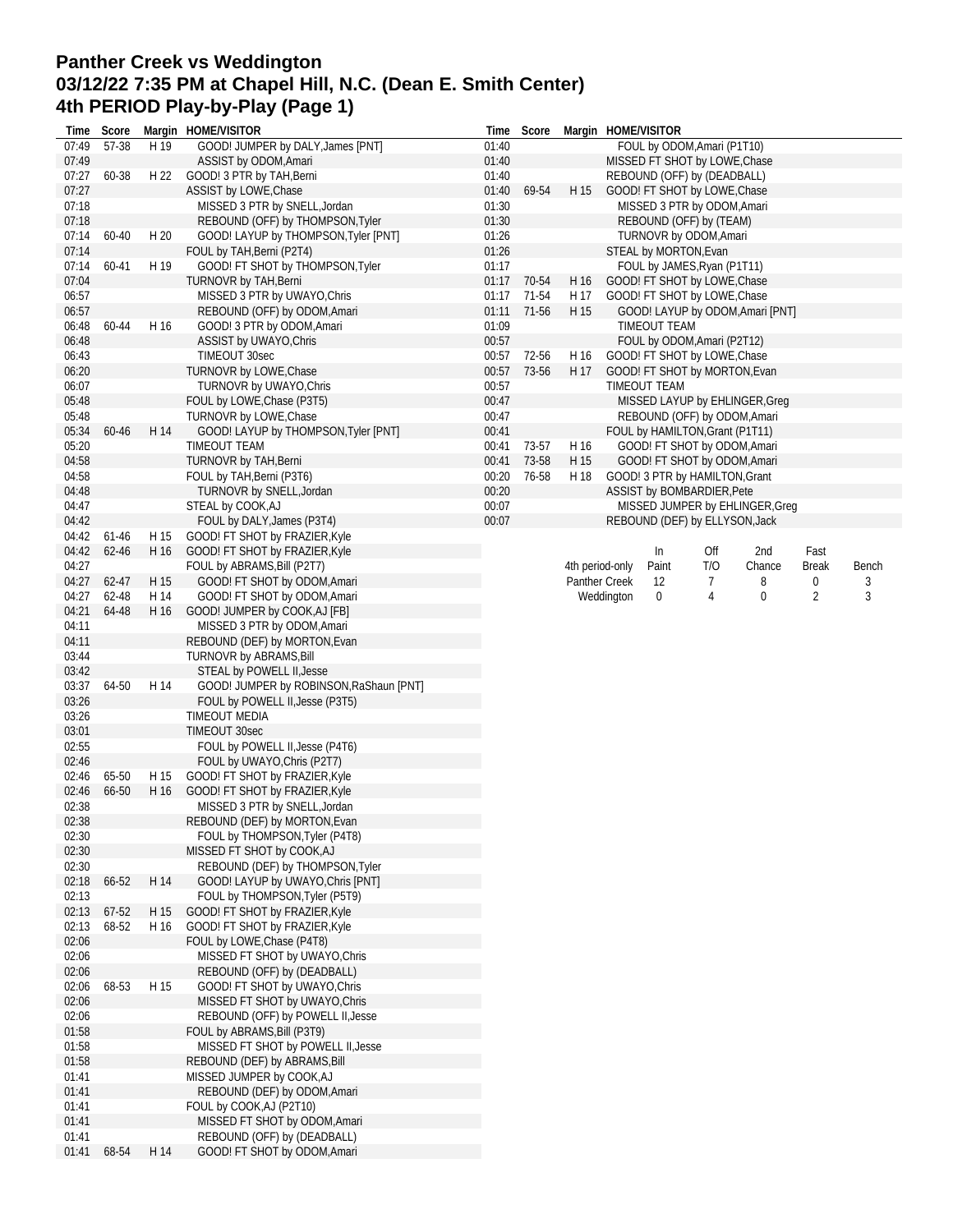#### **Official Basketball Box Score -- 1st Period-Only Panther Creek vs Weddington 03/12/22 7:35 PM at Chapel Hill, N.C. (Dean E. Smith Center)**

**Panther Creek 14 • 23-8 (11-3)**

|        |                                                            |                        | Total    | 3-Ptr   |         |                | Rebounds     |              |                |                |                |              |                |                |                           |
|--------|------------------------------------------------------------|------------------------|----------|---------|---------|----------------|--------------|--------------|----------------|----------------|----------------|--------------|----------------|----------------|---------------------------|
| ##     | Player                                                     |                        | FG-FGA   | FG-FGA  | FT-FTA  | Off            | Def          | Totl         | PF             | <b>TP</b>      | A              | TO           | Blk            | Stl            | Min                       |
| 02     | ODOM, Amari                                                |                        | $1-2$    | $0 - 1$ | $0-0$   | $\mathbf{0}$   |              |              | $\theta$       |                | $\mathfrak{D}$ | $\theta$     | $\theta$       |                | 6                         |
| 05     | THOMPSON, Tyler                                            |                        | $1-2$    | $0-0$   | $0-0$   |                | $\mathbf{0}$ | 1            | $\overline{2}$ | $\overline{2}$ |                | $\mathbf{0}$ | $\overline{0}$ | 0              | 5                         |
| 21     | DALY, James                                                | C.                     | $0-1$    | $0-0$   | $0-0$   | 0              |              |              | 0              | 0              | $\theta$       | 0            | $\mathbf{0}$   | 0              | 5                         |
| $00\,$ | SNELL, Jordan                                              | $\mathfrak{g}$         | $1-4$    | $0 - 2$ | $0 - 0$ | $\mathbf 0$    |              | 1            | $\theta$       | $\overline{2}$ | $\mathbf{0}$   | $\mathbf 0$  | $\overline{0}$ | $\overline{0}$ | 6                         |
| 25     | ROBINSON, RaShaun                                          | g                      | $2-2$    | $1 - 1$ | $0-0$   | 0              |              |              | $\mathbf{0}$   | 5              | $\Omega$       |              | $\mathbf{0}$   | 0              | 5                         |
| 01     | <b>POWELL II, Jesse</b>                                    |                        | $0-0$    | $0-0$   | $0-0$   | $\mathbf 0$    | $\mathbf{0}$ | $\mathbf 0$  | $\mathbf 0$    | 0              | $\Omega$       | $\mathbf{0}$ | $\overline{0}$ | 0              | $\overline{2}$            |
| 03     | UWAYO, Chris                                               |                        | $0-1$    | $0-0$   | $0-0$   | $\mathbf 0$    | 0            | $\mathbf{0}$ | $\mathbf{0}$   | 0              | $\theta$       |              | $\mathbf{0}$   | $\mathbf{0}$   | 4                         |
| 04     | SURGERS, Caleb                                             |                        | $0-1$    | $0 - 0$ | $0 - 0$ |                | $\theta$     | 1            | $\theta$       | 0              | $\Omega$       | $\theta$     | $\overline{0}$ | $\Omega$       | $\overline{2}$            |
| 11     | TATOR, David                                               |                        | $1 - 1$  | $1 - 1$ | $0-0$   | 0              | 0            | $\mathbf 0$  |                | 3              | $\Omega$       |              | $\mathbf{0}$   | 0              |                           |
|        | Team                                                       |                        |          |         |         | $\mathbf 0$    | $\mathbf{0}$ | 0            |                |                |                |              |                |                |                           |
|        | <b>Totals</b>                                              |                        | $6 - 14$ | $2 - 5$ | $0-0$   | $\overline{2}$ | 4            | 6 I          | 3              | 14             | 3              | 3            | 0              |                |                           |
|        | FG %:<br>$6 - 14$<br>3FG %:<br>$2 - 5$<br>FT %:<br>$0 - 0$ | 42.9%<br>40.0%<br>0.0% |          |         |         |                |              |              |                |                |                |              |                |                | Deadball<br>Rebounds<br>0 |

### **Weddington 22 • 31-0 (10-0)**

|    |                                                        |                          | Total    | 3-Ptr   |         |                |              |                 |                |                |              |                |                |                |                             |
|----|--------------------------------------------------------|--------------------------|----------|---------|---------|----------------|--------------|-----------------|----------------|----------------|--------------|----------------|----------------|----------------|-----------------------------|
| ## | Player                                                 |                          | FG-FGA   | FG-FGA  | FT-FTA  | Off            | Def          | Tot             | PF             | <b>TP</b>      | A            | TO             | Blk            | Stl            | Min                         |
| 15 | TAH, Berni                                             |                          | $0 - 1$  | $0 - 1$ | $0-0$   | $\mathbf{0}$   | $\mathbf{0}$ | 0               | $\theta$       | 0              | $\theta$     | $\mathbf{0}$   | $\mathbf 0$    | $\Omega$       | 5                           |
| 21 | FRAZIER, Kyle                                          |                          | $3-4$    | $2 - 3$ | $2 - 2$ | $\mathbf 0$    | $\mathbf 0$  | $\overline{0}$  | $\mathbf{0}$   | 10             | $\mathbf 0$  | $\overline{0}$ | $\overline{0}$ | $\overline{0}$ | $8\,$                       |
| 02 | LOWE, Chase                                            | g                        | $4 - 5$  | $0-0$   | $1 - 1$ | $\overline{2}$ |              | 3 <sup>1</sup>  | $\mathbf{0}$   | 9              | $\Omega$     |                | 0              | 2              | 8                           |
| 03 | MORTON, Evan                                           | g                        | $0 - 1$  | $0 - 0$ | $0 - 0$ | $\mathbf{0}$   |              | 1               |                | $\overline{0}$ | $\Omega$     |                | $\mathbf 0$    | $\overline{0}$ | 7                           |
| 12 | COOK,AJ                                                | g                        | $1-2$    | $1 - 1$ | $0-0$   | 0              | $\mathbf 0$  | 0               | $\mathbf{0}$   | 3              | 3            | $\mathbf 0$    | $\overline{0}$ | $\Omega$       |                             |
| 01 | ELLYSON, Jack                                          |                          | $0-0$    | $0 - 0$ | $0-0$   | $\overline{0}$ | $\Omega$     | $\vert 0 \vert$ | $\theta$       | $\Omega$       | $\mathbf{0}$ | $\Omega$       | $\overline{0}$ | $\overline{0}$ |                             |
| 11 | <b>ABRAMS, Bill</b>                                    |                          | $0-0$    | $0-0$   | $0-0$   | $\mathbf{0}$   |              | 1               | $\mathbf{0}$   | 0              | $\mathbf{0}$ | $\mathbf{0}$   | $\mathbf{0}$   | $\Omega$       |                             |
| 23 | BROSTERHOUS, Grady                                     |                          | $0 - 1$  | $0-0$   | $0-0$   | $\mathbf{0}$   | $\mathbf 0$  | 0               |                | $\overline{0}$ | $\mathbf 0$  | $\overline{0}$ | $\overline{0}$ | $\overline{0}$ |                             |
|    | Team                                                   |                          |          |         |         | $\mathbf{0}$   | 3            | 3               |                |                |              |                |                |                |                             |
|    | <b>Totals</b>                                          |                          | $8 - 14$ | $3-5$   | $3 - 3$ | $\overline{2}$ | 6            | 8 <sup>1</sup>  | $\overline{2}$ | 22             | 3            | $\overline{2}$ | $\mathbf 0$    | $\overline{2}$ |                             |
|    | FG %:<br>$8 - 14$<br>3FG %:<br>$3-5$<br>FT %:<br>$3-3$ | 57.1%<br>60.0%<br>100.0% |          |         |         |                |              |                 |                |                |              |                |                |                | Deadball<br>Rebounds<br>0,1 |

Officials: Eric Benton, Jeff Foeller, Quentin Hill

Technical fouls: Panther Creek-None. Weddington-None. Attendance: 3213

2022 NCHSAA 4A Men's Basketball Championship Game

| Score by periods     | 1st                      | 2nd | 3rd | 4th | $\tau$ otai |                 | Ш     | Off | 2nd    | Fast         |       |
|----------------------|--------------------------|-----|-----|-----|-------------|-----------------|-------|-----|--------|--------------|-------|
| <b>Panther Creek</b> | $\sim$<br>$\overline{4}$ |     |     |     |             | Points          | Paint | T/O | Chance | <b>Break</b> | Bench |
| Weddington           | $\sim$<br>ᅩ              | ⌒   |     |     | $\sim$<br>ᅩ | PCHS-M<br>WHS-M |       |     |        |              |       |

Last FG - PCHS-M 1st-00:53, WHS-M 1st-00:31.

Largest lead - PCHS-M by 4 1st-04:53, WHS-M by 8 1st-01:03.

PCHS-M led for 01:58. WHS-M led for 27:55. Game was tied for -5:-53.

| ( )tt | 2nd    | <b>Fast</b>  |  |
|-------|--------|--------------|--|
| T/O   | Chance | <b>Break</b> |  |
|       |        |              |  |
| 6     | 2      | 3            |  |
|       |        |              |  |

Score tied - 1 time. Lead changed - 5 times.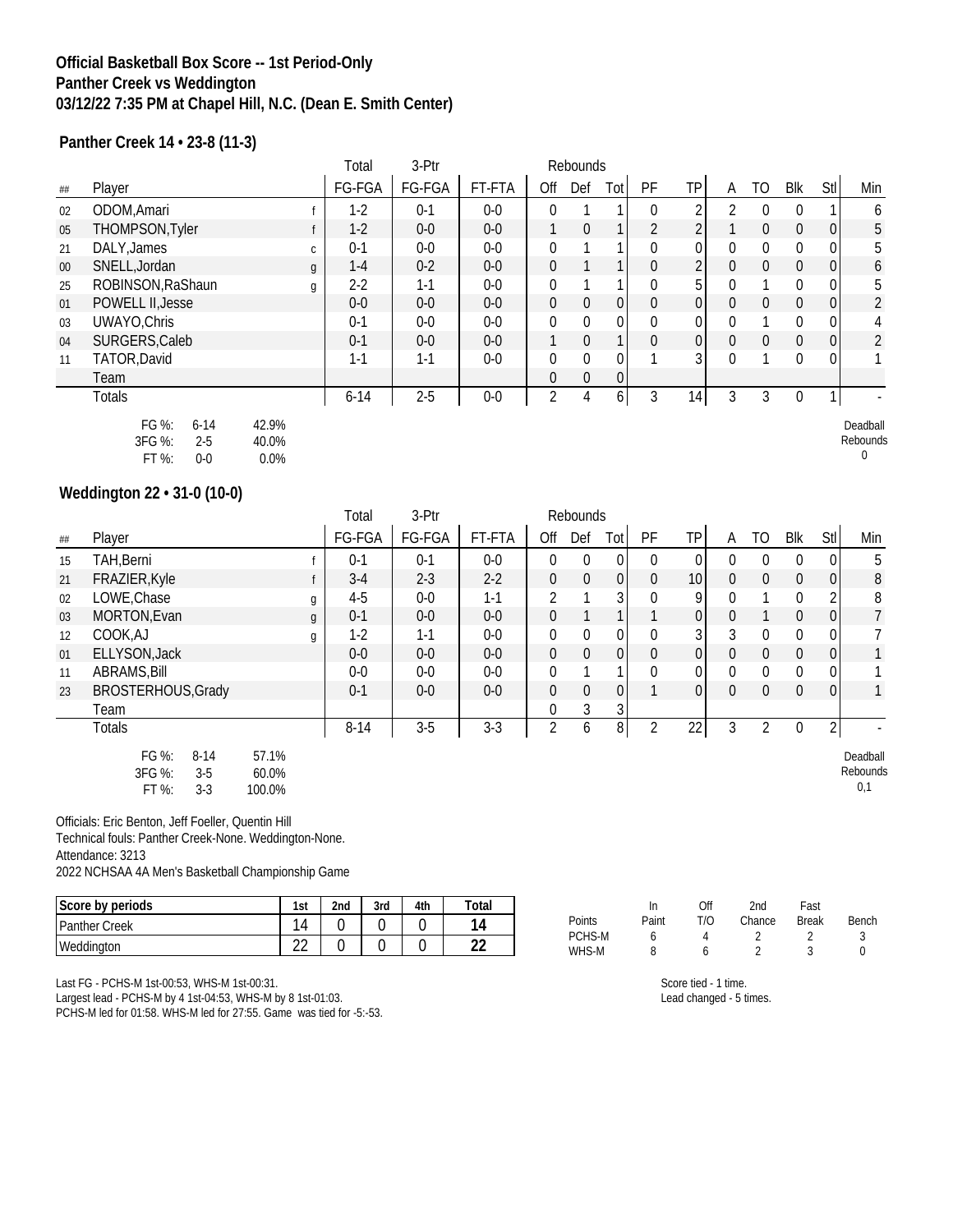#### **Official Basketball Box Score -- 2nd Period-Only Panther Creek vs Weddington 03/12/22 7:35 PM at Chapel Hill, N.C. (Dean E. Smith Center)**

**Panther Creek 9 • 23-8 (11-3)**

|        |                                                         |                        | Total   | 3-Ptr   |        |                | Rebounds     |                |              |                |          |              |          |                  |                             |
|--------|---------------------------------------------------------|------------------------|---------|---------|--------|----------------|--------------|----------------|--------------|----------------|----------|--------------|----------|------------------|-----------------------------|
| ##     | Player                                                  |                        | FG-FGA  | FG-FGA  | FT-FTA | Off            | Def          | Tot            | PF           | ТP             | A        | TO           | Blk      | Stl              | Min                         |
| 02     | ODOM, Amari                                             |                        | $0-2$   | $0-0$   | $5-6$  | 3              |              | 4              | $\Omega$     | 5              |          | 2            |          | 0                | 8                           |
| 05     | THOMPSON, Tyler                                         |                        | $1-2$   | $0-0$   | $0-0$  | $\Omega$       |              |                |              | 2              | $\Omega$ |              | $\Omega$ | 1                | 5                           |
| 21     | DALY, James                                             | C.                     | $0-0$   | $0-0$   | $0-0$  | $\theta$       |              |                |              |                |          | 0            | 0        | 0                | 6                           |
| $00\,$ | SNELL, Jordan                                           | $\mathfrak{g}$         | $0 - 1$ | $0 - 1$ | $0-0$  | $\Omega$       | $\mathbf 0$  | 0              | $\mathbf{0}$ | $\overline{0}$ | $\Omega$ | $\mathbf{0}$ | $\Omega$ | $\boldsymbol{0}$ | 8                           |
| 25     | ROBINSON, RaShaun                                       | g                      | $0-0$   | $0-0$   | $0-0$  | $\Omega$       | $\mathbf{0}$ | $\Omega$       | $\Omega$     |                |          | 0            |          | 0                | 2                           |
| 01     | POWELL II, Jesse                                        |                        | $1 - 1$ | $0-0$   | $0-0$  | $\overline{0}$ | $\mathbf 0$  | $\overline{0}$ |              | 2              | 0        |              | $\theta$ | $\boldsymbol{0}$ | $\overline{2}$              |
| 03     | UWAYO, Chris                                            |                        | $0 - 1$ | $0 - 1$ | $0-0$  | $\mathbf{0}$   | $\mathbf{0}$ |                |              |                |          |              | $\theta$ | 0                | 5                           |
| 04     | SURGERS, Caleb                                          |                        | $0-0$   | $0-0$   | $0-0$  | $\Omega$       | $\mathbf 0$  | $\overline{0}$ | $\mathbf{0}$ | $\overline{0}$ | $\Omega$ | $\mathbf{0}$ | $\Omega$ | 0                | $0+$                        |
| 11     | TATOR, David                                            |                        | $0-0$   | $0 - 0$ | $0-0$  | $\Omega$       | $\mathbf{0}$ | $\Omega$       | $\Omega$     |                | $\Omega$ | 0            | $\Omega$ | 0                | $0+$                        |
|        | Team                                                    |                        |         |         |        | $\Omega$       |              |                |              |                |          |              |          |                  |                             |
|        | <b>Totals</b>                                           |                        | $2 - 7$ | $0 - 2$ | $5-6$  | 3              | 4            |                | 4            | 9 <sub>1</sub> | 2        | 6            | $\theta$ | 1                |                             |
|        | FG %:<br>$2 - 7$<br>3FG %:<br>$0 - 2$<br>FT %:<br>$5-6$ | 28.6%<br>0.0%<br>83.3% |         |         |        |                |              |                |              |                |          |              |          |                  | Deadball<br>Rebounds<br>1,1 |

### **Weddington 12 • 31-0 (10-0)**

|    |                                                         |                            | Total   | 3-Ptr   |         |                | Rebounds     |              |              |                 |                |                |                  |                |                           |
|----|---------------------------------------------------------|----------------------------|---------|---------|---------|----------------|--------------|--------------|--------------|-----------------|----------------|----------------|------------------|----------------|---------------------------|
| ## | Player                                                  |                            | FG-FGA  | FG-FGA  | FT-FTA  | Off            | Def          | Totl         | PF           | TP <sub>I</sub> | A              | TO             | Blk              | <b>Stl</b>     | Min                       |
| 15 | TAH, Berni                                              |                            | $0-0$   | $0-0$   | $0-0$   | $\mathbf{0}$   |              |              |              | 0               | $\Omega$       | $\mathbf{0}$   | $\mathbf 0$      | $\Omega$       | 4                         |
| 21 | FRAZIER, Kyle                                           |                            | $1 - 3$ | $0 - 2$ | $0-0$   |                | $\mathbf{0}$ |              | $\mathbf{0}$ | C               |                |                | $\overline{0}$   | $\overline{0}$ | 8                         |
| 02 | LOWE, Chase                                             | g                          | $1-1$   | $0-0$   | $0-0$   | $\bf{0}$       |              |              |              |                 | $\mathbf{0}$   | $\mathbf 0$    | $\mathbf{0}$     | $\overline{0}$ |                           |
| 03 | MORTON, Evan                                            | g                          | $1 - 3$ | $0-0$   | $4 - 4$ | $\overline{0}$ | $\mathbf 0$  | $\mathbf{0}$ |              | 6 <sup>1</sup>  | $\Omega$       |                | $\overline{0}$   | 0              | $\boldsymbol{6}$          |
| 12 | COOK,AJ                                                 | g                          | $0-0$   | $0-0$   | $0-0$   | $\mathbf 0$    | 0            | $\mathbf{0}$ |              | $\overline{0}$  | $\Omega$       |                | 0                | $\overline{2}$ | 8                         |
| 01 | ELLYSON, Jack                                           |                            | $1 - 1$ | $0-0$   | $0-0$   | $\overline{0}$ | $\mathbf 0$  | 0            |              | $\overline{2}$  | $\Omega$       | $\overline{0}$ | $\overline{0}$   | $\overline{0}$ | $\overline{2}$            |
| 11 | ABRAMS, Bill                                            |                            | $0 - 1$ | $0-0$   | $0-0$   | $\mathbf 0$    | 0            | $\Omega$     | $\mathbf{0}$ |                 |                | $\mathbf{0}$   | $\overline{0}$   | $\Omega$       |                           |
| 23 | <b>BROSTERHOUS, Grady</b>                               |                            | $0-0$   | $0-0$   | $0-0$   | $\overline{0}$ | 0            | $\mathbf 0$  |              | $\overline{0}$  | $\Omega$       | $\overline{0}$ | $\overline{0}$   | 0              |                           |
|    | Team                                                    |                            |         |         |         | $\mathbf{0}$   | $\mathbf 0$  | $\bf{0}$     |              |                 |                |                |                  |                |                           |
|    | <b>Totals</b>                                           |                            | $4-9$   | $0 - 2$ | $4 - 4$ |                | 2            | 3            | 6            | 12 <sub>1</sub> | $\overline{2}$ | 3              | $\boldsymbol{0}$ | $\overline{2}$ |                           |
|    | FG %:<br>$4-9$<br>3FG %:<br>$0 - 2$<br>FT %:<br>$4 - 4$ | 44.4%<br>$0.0\%$<br>100.0% |         |         |         |                |              |              |              |                 |                |                |                  |                | Deadball<br>Rebounds<br>0 |

Officials: Eric Benton, Jeff Foeller, Quentin Hill

Technical fouls: Panther Creek-None. Weddington-None.

Attendance: 3213

2022 NCHSAA 4A Men's Basketball Championship Game

| Score by periods     | 1st | 2nd       | 3rd | 4th | $\tau$ otal          |                 | ın    | Off |
|----------------------|-----|-----------|-----|-----|----------------------|-----------------|-------|-----|
| <b>Panther Creek</b> |     | ∽         |     |     |                      | Points          | Paint | T/O |
| Weddington           |     | 10<br>' 4 |     |     | $\sim$<br>. <u>.</u> | PCHS-M<br>WHS-M |       |     |

Last FG - PCHS-M 2nd-06:08, WHS-M 2nd-00:41.

Largest lead - PCHS-M by 4 1st-04:53, WHS-M by 13 2nd-00:41.

PCHS-M led for 00:00. WHS-M led for 16:00. Game was tied for 00:00.

| Points | Paint | T/O | Chance | <b>Break</b> | Bench |
|--------|-------|-----|--------|--------------|-------|
| PCHS-M |       |     |        |              |       |
| WHS-M  | 6     | 6   |        |              |       |
|        |       |     |        |              |       |

2nd Fast

Score tied - 0 times. Lead changed - 0 times.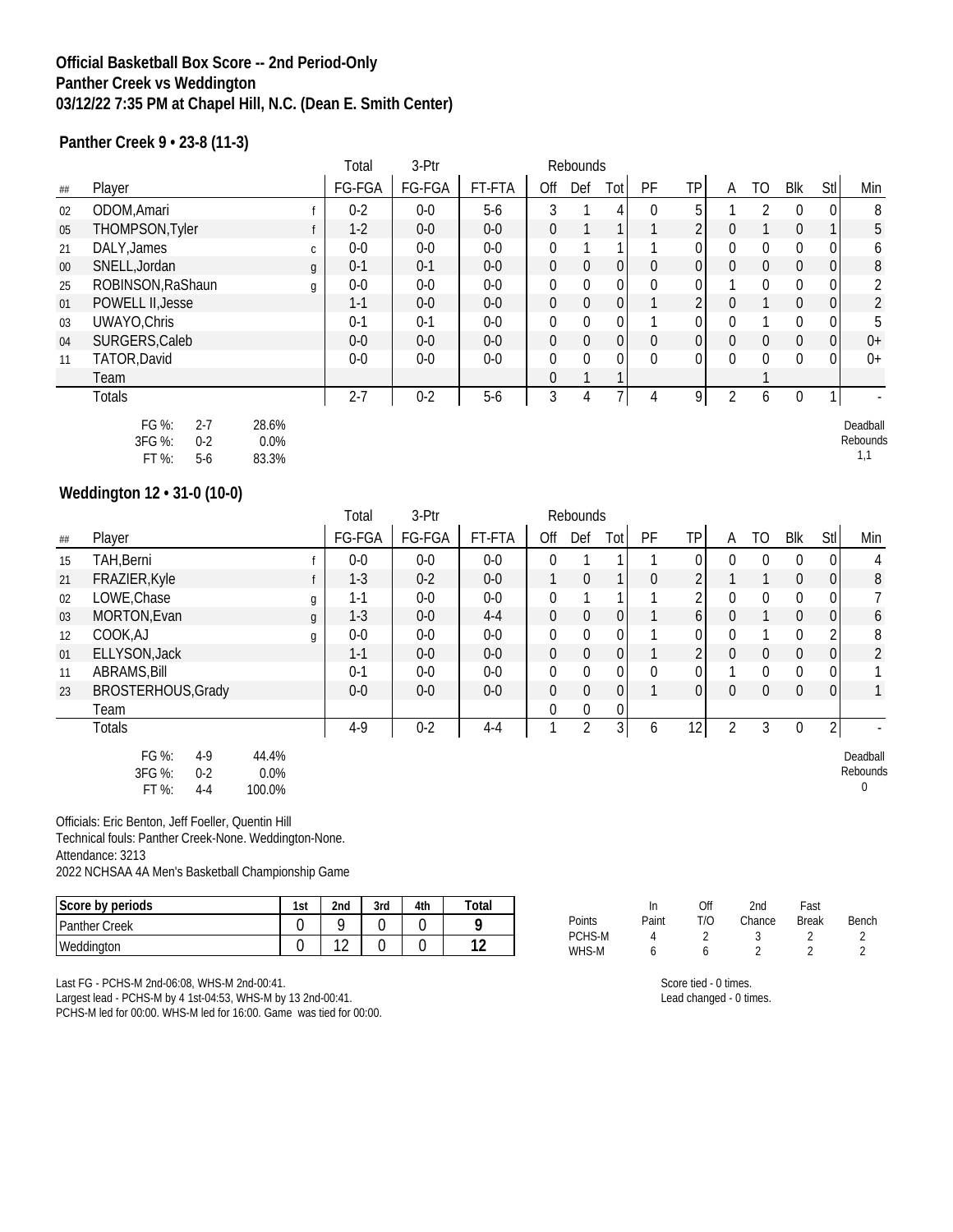#### **Official Basketball Box Score -- 3rd Period-Only Panther Creek vs Weddington 03/12/22 7:35 PM at Chapel Hill, N.C. (Dean E. Smith Center)**

**Panther Creek 13 • 23-8 (11-3)**

|        |                                                          |                        | Total    | 3-Ptr   |         |                | Rebounds       |                 |              |                 |          |    |                |                  |                           |
|--------|----------------------------------------------------------|------------------------|----------|---------|---------|----------------|----------------|-----------------|--------------|-----------------|----------|----|----------------|------------------|---------------------------|
| ##     | Player                                                   |                        | FG-FGA   | FG-FGA  | FT-FTA  | Off            | Def            | Tot             | PF           | ΤP              | A        | TO | Blk            | Stl              | Min                       |
| 02     | ODOM, Amari                                              |                        | $1-3$    | $0 - 1$ | $0-0$   | $\Omega$       | $\overline{0}$ |                 | $\mathbf{0}$ |                 |          |    | $\Omega$       |                  | 6                         |
| 05     | THOMPSON, Tyler                                          |                        | $0-0$    | $0-0$   | $0-0$   | $\mathbf 0$    | $\overline{2}$ |                 | 0            | 0               | $\Omega$ | 2  | $\overline{0}$ | $\boldsymbol{0}$ | 6                         |
| 21     | DALY, James                                              | C.                     | $0-0$    | $0-0$   | $0-0$   | $\mathbf{0}$   |                |                 |              | 0               | $\Omega$ | 0  | $\Omega$       | 0                | 6                         |
| $00\,$ | SNELL, Jordan                                            | g                      | $1-2$    | $0-0$   | $0 - 1$ | $\mathbf 0$    | $\mathbf 0$    | $\vert$ 0       | 0            |                 | $\Omega$ | 0  | $\theta$       | $\boldsymbol{0}$ | 6                         |
| 25     | ROBINSON, RaShaun                                        | g                      | $1 - 1$  | $0-0$   | $0-1$   |                | $\mathbf{0}$   |                 |              |                 | 0        | 0  | $\theta$       | 0                | 3                         |
| 01     | POWELL II, Jesse                                         |                        | $1 - 1$  | $0-0$   | $0-0$   | $\overline{0}$ | 0              | 0               |              |                 | 0        | 0  | $\mathbf{0}$   | $\boldsymbol{0}$ | 3                         |
| 03     | UWAYO, Chris                                             |                        | $2 - 3$  | $1 - 1$ | $0-0$   | $\mathbf{0}$   | $\mathbf{0}$   | $\overline{0}$  | 0            | 5               | $\Omega$ | 0  | $\Omega$       | 0                | 4                         |
| 11     | TATOR, David                                             |                        | $0-0$    | $0-0$   | $0-0$   | $\mathbf 0$    | $\mathbf{0}$   | $\vert 0 \vert$ | $\mathbf{0}$ | 0               | $\Omega$ | 0  | $\theta$       | 0                |                           |
| 24     | <b>BECTON, Shajn</b>                                     |                        | $0-0$    | $0-0$   | $0-0$   | $\mathbf{0}$   | 0              | $\Omega$        | $\Omega$     | 0               | $\Omega$ | 0  | $\theta$       | 0                |                           |
|        | Team                                                     |                        |          |         |         | $\mathbf{0}$   | 0              | $\overline{0}$  |              |                 |          |    |                |                  |                           |
|        | <b>Totals</b>                                            |                        | $6 - 10$ | $1 - 2$ | $0 - 2$ |                | 3              | 4               | 3            | 13 <sub>l</sub> |          | 4  | $\theta$       | 1                |                           |
|        | FG %:<br>$6 - 10$<br>3FG %:<br>$1-2$<br>FT %:<br>$0 - 2$ | 60.0%<br>50.0%<br>0.0% |          |         |         |                |                |                 |              |                 |          |    |                |                  | Deadball<br>Rebounds<br>0 |

|    |                                                          |                        | Total   | 3-Ptr   |         |                  | Rebounds       |                |              |                 |              |                |                |                |                      |
|----|----------------------------------------------------------|------------------------|---------|---------|---------|------------------|----------------|----------------|--------------|-----------------|--------------|----------------|----------------|----------------|----------------------|
| ## | Player                                                   |                        | FG-FGA  | FG-FGA  | FT-FTA  | Off              | Def            | Totl           | PF           | TP <sub>I</sub> | A            | TO             | Blk            | Stl            | Min                  |
| 15 | TAH, Berni                                               |                        | $0-0$   | $0-0$   | $0 - 2$ | $\theta$         |                |                | $\theta$     | 0               | $\Omega$     | $\mathbf{0}$   | $\Omega$       | $\Omega$       | 4                    |
| 21 | FRAZIER, Kyle                                            |                        | $1-2$   | $1-2$   | $0-0$   | $\mathbf 0$      | $\overline{2}$ | $\overline{2}$ | $\mathbf 0$  | 3 <sup>1</sup>  | 2            | $\overline{0}$ | $\overline{0}$ | $\overline{0}$ | $8\,$                |
| 02 | LOWE, Chase                                              | g                      | $2 - 3$ | $0-0$   | $0-0$   |                  | $\overline{2}$ | 3              |              |                 |              | $\mathbf{0}$   | $\mathbf{0}$   | $\overline{2}$ | 8                    |
| 03 | MORTON, Evan                                             | g                      | $1 - 1$ | $0-0$   | $0-0$   | $\mathbf 0$      | $\overline{0}$ | 0              |              |                 |              | $\mathbf 0$    | $\mathbf 0$    | $\overline{0}$ | $\overline{2}$       |
| 12 | COOK,AJ                                                  | g                      | $4 - 4$ | $4 - 4$ | $0-0$   | $\boldsymbol{0}$ | $\mathbf 0$    | 0              | $\mathbf{0}$ | 12 <sub>1</sub> |              |                | $\mathbf{0}$   | $\Omega$       | 8                    |
| 01 | ELLYSON, Jack                                            |                        | $1-2$   | $0-0$   | $0-0$   | $\mathbf 0$      | $\overline{0}$ | $\overline{0}$ | $\mathbf 0$  | 2 <sub>l</sub>  | $\mathbf{0}$ | $\overline{0}$ | $\overline{0}$ | $\overline{0}$ | $\overline{4}$       |
| 11 | ABRAMS, Bill                                             |                        | $0-0$   | $0-0$   | $0-0$   | $\mathbf 0$      | $\bf{0}$       | 0              |              |                 | $\mathbf{0}$ | $\bf{0}$       | $\mathbf{0}$   | $\Omega$       | 3                    |
| 23 | <b>BROSTERHOUS, Grady</b>                                |                        | $0-0$   | $0-0$   | $0-0$   | $\mathbf 0$      | $\overline{0}$ | $\Omega$       | $\mathbf{0}$ | 0               | $\mathbf{0}$ | $\overline{0}$ | $\Omega$       | $\overline{0}$ | $0+$                 |
|    | Team                                                     |                        |         |         |         | $\Omega$         | $\mathbf{0}$   | 0              |              |                 |              |                |                |                |                      |
|    | <b>Totals</b>                                            |                        | $9-12$  | $5-6$   | $0 - 2$ |                  | 5              | 6              | 3            | 23              | 6            |                | $\Omega$       | $\overline{2}$ |                      |
|    | FG %:<br>$9 - 12$<br>3FG %:<br>$5-6$<br>FT %:<br>$0 - 2$ | 75.0%<br>83.3%<br>0.0% |         |         |         |                  |                |                |              |                 |              |                |                |                | Deadball<br>Rebounds |

Officials: Eric Benton, Jeff Foeller, Quentin Hill

Technical fouls: Panther Creek-None. Weddington-None. Attendance: 3213

2022 NCHSAA 4A Men's Basketball Championship Game

| Score by periods     | 1st | 2 <sub>nd</sub> | 3rd          | 4th | `otal    |
|----------------------|-----|-----------------|--------------|-----|----------|
| <b>Panther Creek</b> |     |                 | $\sim$<br>◡  |     | 1 ິ<br>ັ |
| Weddington           |     |                 | $\sim$<br>∠J |     | ີ        |

|  |  | Last FG - PCHS-M 3rd-00:39, WHS-M 3rd-00:14. |  |
|--|--|----------------------------------------------|--|

Largest lead - PCHS-M by 4 1st-04:53, WHS-M by 21 3rd-01:00.

PCHS-M led for 00:00. WHS-M led for 08:00. Game was tied for 00:00.

|        | In    | Off | 2nd    | Fast         |       |
|--------|-------|-----|--------|--------------|-------|
| Points | Paint | T/O | Chance | <b>Break</b> | Bench |
| PCHS-M | 8     |     |        |              |       |
| WHS-M  | 8     | Б   |        |              |       |

Score tied - 0 times. Lead changed - 0 times.